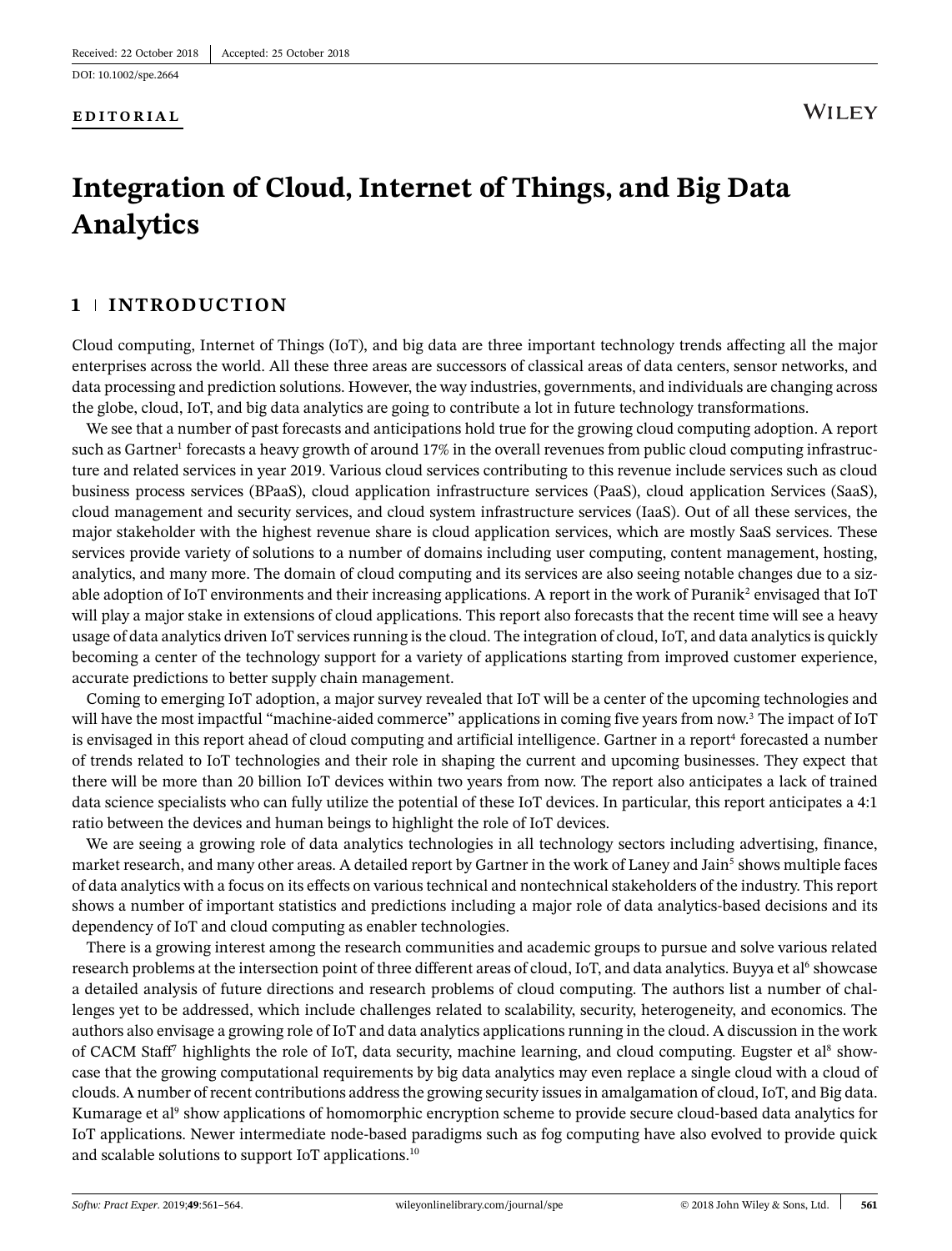# **562 IX/II EV**

Siow et al<sup>11</sup> provide a detailed treatment to the data analytics methods for IoT applications in the areas of health, transport, living, environment, and other industry related problems. In addition, authors provide a detailed taxonomy of predictive data analytics solutions with their objectives. On the other hand, Botta et al<sup>12</sup> provide a detailed perspective on integration of cloud and IoT technologies and the new form of "CloudIoT" applications. In addition, the authors detail various complementary aspects such as displacement, reachability, and role of big data while seeing this integration.

In the coming times, it is inevitable to see the success of any one of the three technology paradigms to deliver without the help of the other two. The role of these three paradigms is also very well suited where the cloud provides infrastructure, IoT devices work as real-time data and knowledge generators, and big data analytics to provide meaningful predictions. This Special Issue on "Integration of Cloud, IoT and Big Data Analytics" has five research contributions. These contributions focus on various important aspects of the intersection of these three paradigms.

## **2 SUMMARY OF THE CONTRIBUTIONS**

The first article of this special issue is titled Cloud-based video analytics using convolutional neural networks[.13](#page-3-4) The authors in this contribution provide a video analytics approach using convolutions neural networks, which uses an "in-memory" distributed computing scheme on cloud infrastructure. The contribution highlights an object classification approach that performs a threshold-based comparison among the stored objects and the input objects in videos streams. The authors provide a detailed mathematical analysis of video analytics process with a focus on their "in-memory" distributed computing approach. The authors also provide a detailed description of experimentation performed on a spark-based private cloud platform. The authors also provide role of data size and computing node in the overall processing of the video data. The authors in this paper show a matching accuracy of 97%. A number of IoT applications are based on video and this contribution demonstrates the role of cloud infrastructure scalability in video data analytics.

The second article in this special issue is titled A middleware solution for integrating and exploring IoT and HPC capabilities[.14](#page-3-5) The authors in this paper provide a new middleware solution, "JCL", for collaboration of IoT applications and high performance computing (HPC) facilities. The authors argue that there is a strong need of having middleware solutions for the emerging IoT devices and the computations on HPC resources. To address these issues, the authors showcase JCL middleware API that supports one API to program different device categories, supporting various programming models, interoperability among various IoT services, and security issues. The authors consider IoT tasks as HPC tasks and perform the processing in JCL. The authors state that the heterogeneity issues of IoT devices are addressed in JCL using Java-enabled Android and Arduino devices. To show the simplicity, authors demonstrate a small prototype IoT-HPC application in JCL with a focus on battery consumption studies. The middleware and related APIs are need of the hour for the IoT applications.

The third article in this special issue is on A multi-time steps ahead prediction approach for scheduling live migration in cloud data centers[.15](#page-3-6) This contribution focuses on a prediction approach to anticipate the live virtual machine (VM) migration in cloud computing infrastructure. The authors in this contribution state that the short duration prediction decisions in the cloud infrastructure lack accuracy due to the dynamic nature of cloud resource management. The authors focus primarily on live VM migration problem as a prediction problem and assess linear and nonlinear methods for this purpose. The authors propose a multitime step-based recurrent neural network-based prediction approach to forecast CPU utilization and bandwidth data during a live migration. Authors evaluate single time step ahead and multitime step-ahead prediction algorithms for prediction of bandwidth and CPU data using recurrent neural network. The authors show simulation results for cloud infrastructure and reveal that the recurrent neural network-based approach outperforms various traditional prediction approaches.

The fourth article in this special issue is titled Evolutionary mutation testing for IoT with recorded and generated events[.16](#page-3-7) The authors in this contribution testify the event processing language (EPL) in the context of IoT events using evolutionary mutation testing (EMT) approach. The authors argue that EPL is a suitable programming language of event-based IoT applications and its testing using EMT. The authors in this contribution focus on two research questions. The first question aims at the possibility of reducing the complexity of EMT beyond the random selections. The second question aims to test the suitability of IoT-TEG (test event generator). The authors address the first question by performing experiments and concluded that guided EMT helps in finding more strong mutants. On the other hand, the second question helps in evaluating IoT-TEG and the authors show that IoT-TEG can serve as a suitable automated alternative of handwritten generation in mutation testing and EMT.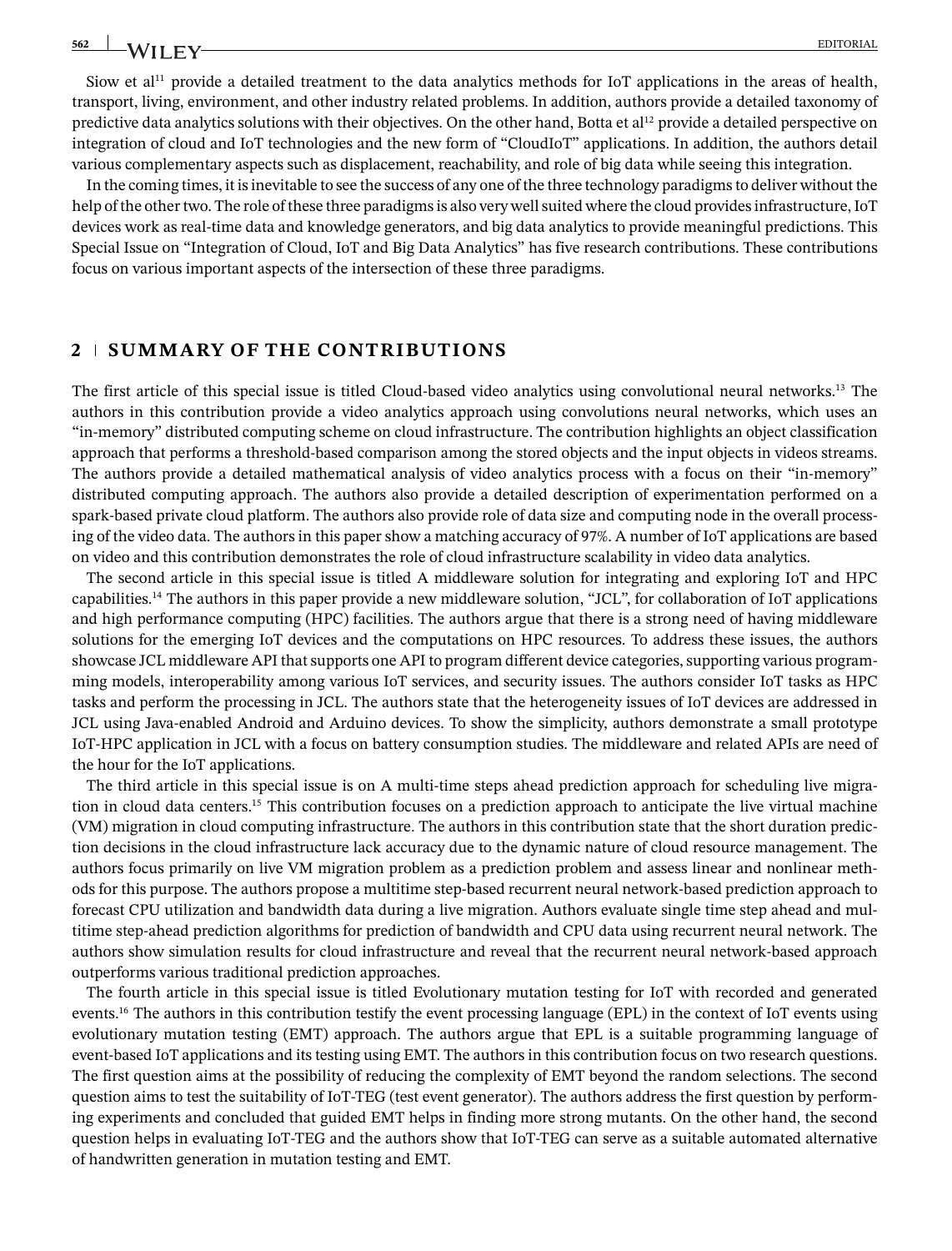#### EDITORIAL **563**

Finally, the fifth article in this special issue is titled Reducing the network overhead of user mobility-induced virtual machine migration in mobile edge computing.<sup>17</sup> The authors in this work focus on mobile edge computing where the cloud resources are placed at the network edge. This not only helps the smartphones to extend their computation and storage capacity but also helps in achieving an improved latency. The authors in this work consider the cases of Cloud VM migrations from one edge cloud to another edge cloud owing to the user mobility and suggest improved VM migration algorithms to address the network overhead issues. The paper first details the network overheads involved in the VM migrations forced by mobility of smartphone users. The authors present a classification of user movement trajectory in the form of certain and uncertain moving trajectories. Based on these movement guidelines, the authors proposed two migration algorithms. M-Weight algorithm shows reduction in the network overhead for the VMs by assigning weights to different cloud data centers based on the latency requirements of the user. For uncertain trajectories, the authors propose an M-Predict algorithm to predict mobility.

We see that the set of articles compiled in this special issue focus on various facets of intersection of cloud computing, IoT, and data analytics. We are thankful to the authors for presenting their latest contributions in the form of these high-quality articles. We also show our gratitude toward the reviewers contributing to this special issue in the form of their time to ascertain quality peer reviews. At the end, we hope that the articles presented in this special issue will add a great value to the current research directions in the target area, open up more research problems, and benefit the readers.

#### **ORCID**

*Gaurav Somani* <https://orcid.org/0000-0001-7147-165X> *Xinghui Zha[o](https://orcid.org/0000-0002-5120-0972)* <https://orcid.org/0000-0002-5120-0972> *Satish Narayana Srirama* <https://orcid.org/0000-0002-7600-7124> *Rajkumar Buyy[a](https://orcid.org/0000-0001-9754-6496)* <https://orcid.org/0000-0001-9754-6496>

> Gaurav Somani[1](https://orcid.org/0000-0001-7147-165X) Xinghui Zhao<sup>[2](https://orcid.org/0000-0002-5120-0972)</sup> Satish Narayana Srirama<sup>[3](https://orcid.org/0000-0002-7600-7124)</sup> Rajkumar Buyya<sup>[4](https://orcid.org/0000-0001-9754-6496)</sup> <sup>1</sup>*Department of Computer Science and Engineering, Central University of Rajasthan, Ajmer, India* <sup>2</sup>*School of Engineering and Computer Science, Washington State University Vancouver, Vancouver, Washington* <sup>3</sup>*Mobile & Cloud Computing Laboratory, Institute of Computer Science, Faculty of Science and Technology, University of Tartu, Tartu, Estonia*

<sup>4</sup>*Cloud Computing and Distributed Systems (CLOUDS) Laboratory, School of Computing and Information Systems, The University of Melbourne, Melbourne, Australia*

#### **Correspondence**

*Gaurav Somani, Department of Computer Science and Engineering, Central University of Rajasthan, Ajmer-305 801, India. Email: gaurav@curaj.ac.in*

#### **REFERENCES**

- <span id="page-2-0"></span>1. Gartner. Gartner forecasts worldwide public cloud revenue to grow 17.3 percent in 2019. 2018. [https://www.gartner.com/en/newsroom/](https://www.gartner.com/en/newsroom/press-releases/2018-09-12-gartner-forecasts-worldwide-public-cloud-revenue-to-grow-17-percent-in-2019) [press-releases/2018-09-12-gartner-forecasts-worldwide-public-cloud-revenue-to-grow-17-percent-in-2019](https://www.gartner.com/en/newsroom/press-releases/2018-09-12-gartner-forecasts-worldwide-public-cloud-revenue-to-grow-17-percent-in-2019)
- <span id="page-2-1"></span>2. Puranik M. 5 cloud computing trends to prepare for in 2018. 2017. [https://www.networkworld.com/article/3233134/cloud-computing/5](https://www.networkworld.com/article/3233134/cloud-computing/5-cloud-computing-trends-to-prepare-for-in-2018.html) [cloud-computing-trends-to-prepare-for-in-2018.html](https://www.networkworld.com/article/3233134/cloud-computing/5-cloud-computing-trends-to-prepare-for-in-2018.html)
- <span id="page-2-2"></span>3. Evans M. IoT will have the most impact on business in the next five years, survey says. 2018. [https://www.forbes.com/sites/michelleevans1/](https://www.forbes.com/sites/michelleevans1/2018/05/31/iot-will-have-the-most-impact-on-business-in-the-next-five-years-survey-says/) [2018/05/31/iot-will-have-the-most-impact-on-business-in-the-next-five-years-survey-says/](https://www.forbes.com/sites/michelleevans1/2018/05/31/iot-will-have-the-most-impact-on-business-in-the-next-five-years-survey-says/)
- <span id="page-2-3"></span>4. Hung M. Leading the IoT: Gartner insights on how to lead in a connected world. Stamford, CT: Gartner; 2017. [https://www.gartner.com/](https://www.gartner.com/imagesrv/books/iot/iotEbook_digital.pdf) [imagesrv/books/iot/iotEbook\\_digital.pdf](https://www.gartner.com/imagesrv/books/iot/iotEbook_digital.pdf)
- <span id="page-2-4"></span>5. Laney D, Jain A. 100 data and analytics predictions through 2021. Stamford, CT: Gartner; 2017. [https://www.gartner.com/ngw/](https://www.gartner.com/ngw/globalassets/en/information-technology/documents/insights/100-data-and-analytics-predictions.pdf) [globalassets/en/information-technology/documents/insights/100-data-and-analytics-predictions.pdf](https://www.gartner.com/ngw/globalassets/en/information-technology/documents/insights/100-data-and-analytics-predictions.pdf)
- <span id="page-2-5"></span>6. Buyya R, Srirama SN, Casale G, et al. A manifesto for future generation cloud computing: research directions for the next decade. *ACM Comput Surv*. 2018. arXiv preprint arXiv:1711.09123.
- <span id="page-2-7"></span><span id="page-2-6"></span>7. CACM Staff. The internet of things. *Commun ACM*. 2017;60(5):18-19.